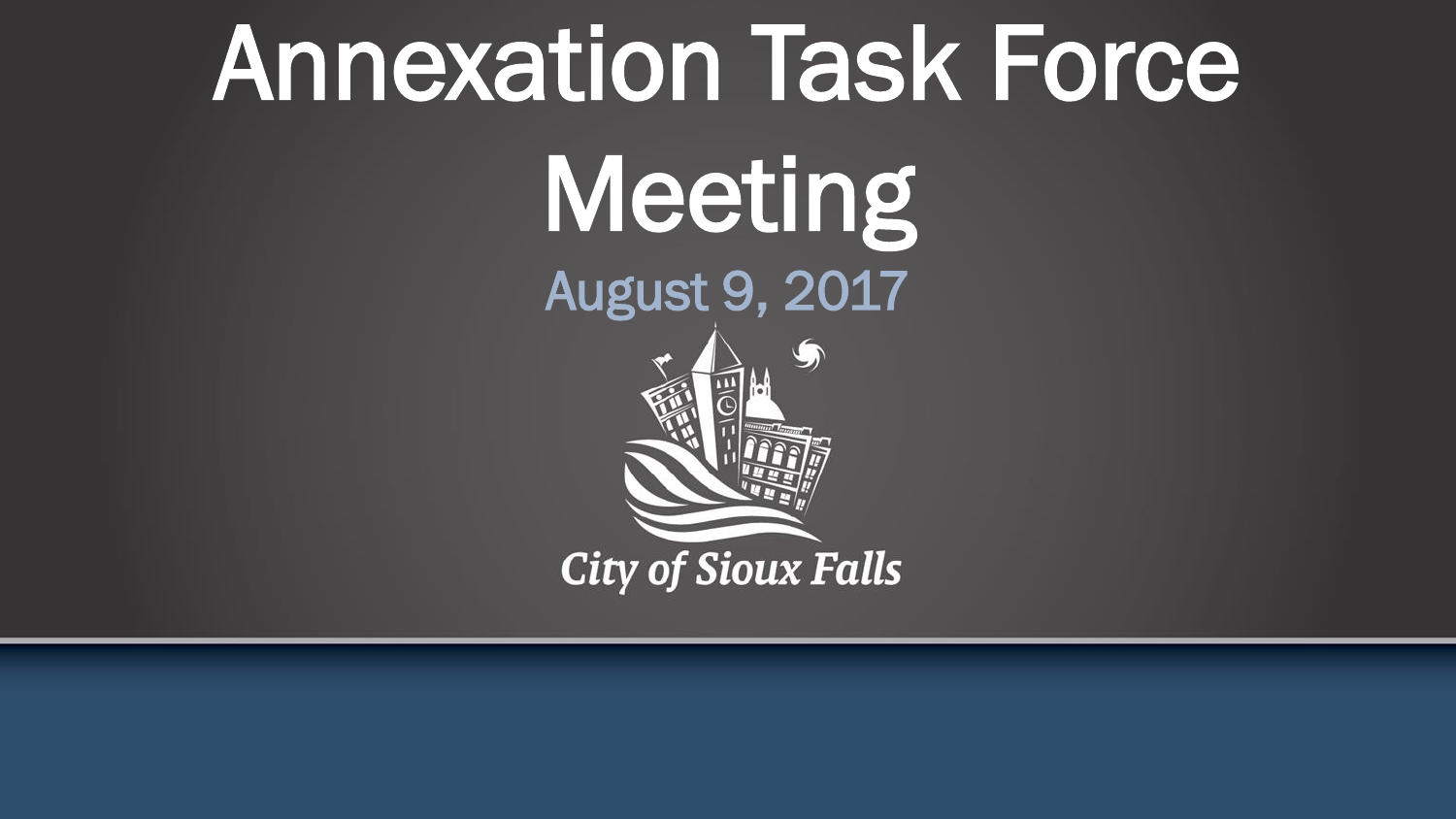

The City is not recommending any large-scale, cityinitiated annexations, such as a rural neighborhood, at this time.

However, a city-initiated annexation may be pursued if a property meets the following criteria.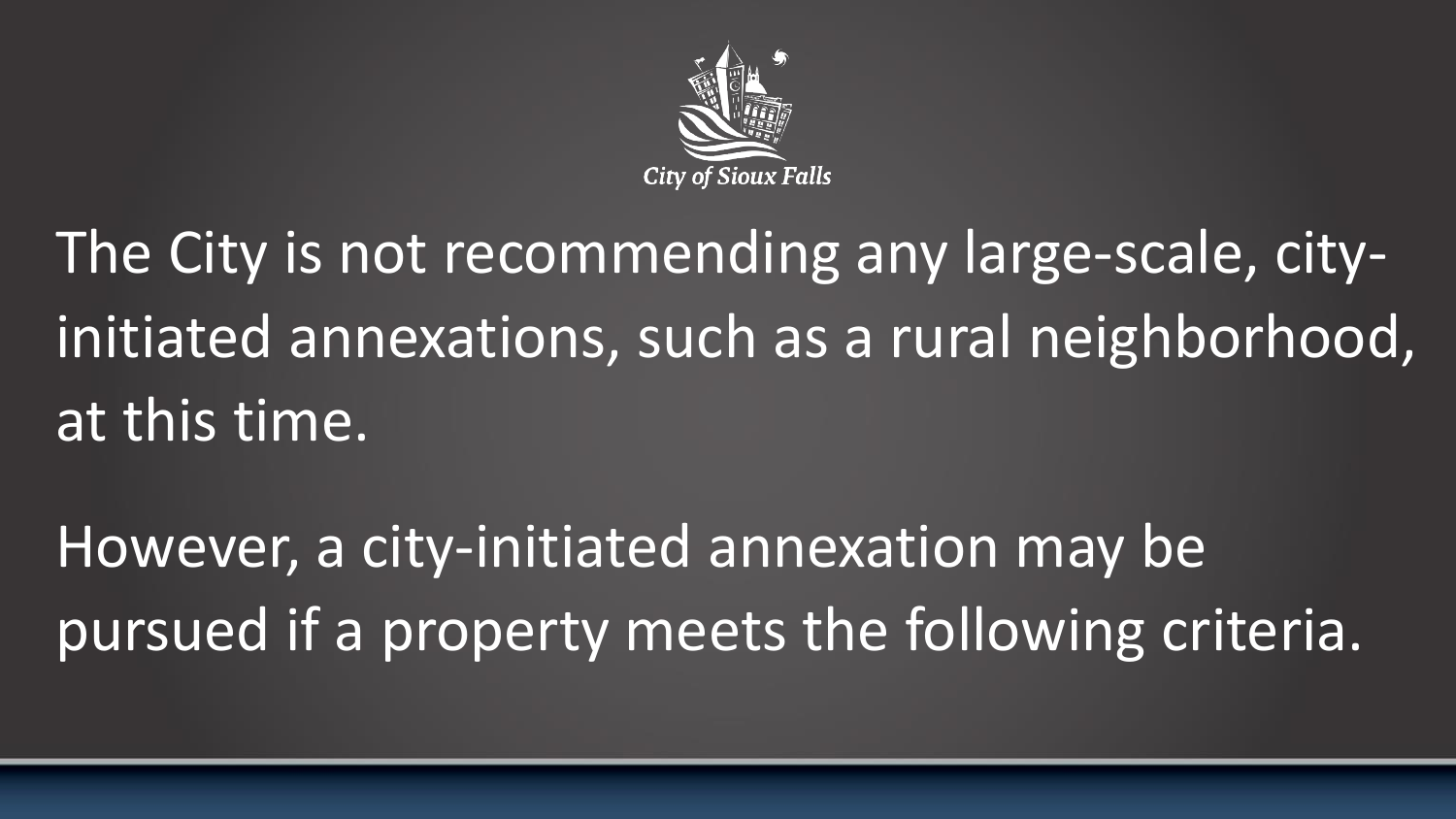## Annexation Criteria

- Criteria 1. The unannexed property is 100 percent surrounded by city limits and development, **AND** one or more of the following:
- Criteria 2. The unannexed property is currently adjacent to an improved city street and connected to city water or sewer services, **OR**
- Criteria 3. The unannexed property will be impacted by a capital improvement project such as street improvement or utility extensions, **OR**
- Criteria 4. The unannexed property has a public health or safety issue that can be corrected with city utility connections or street improvements.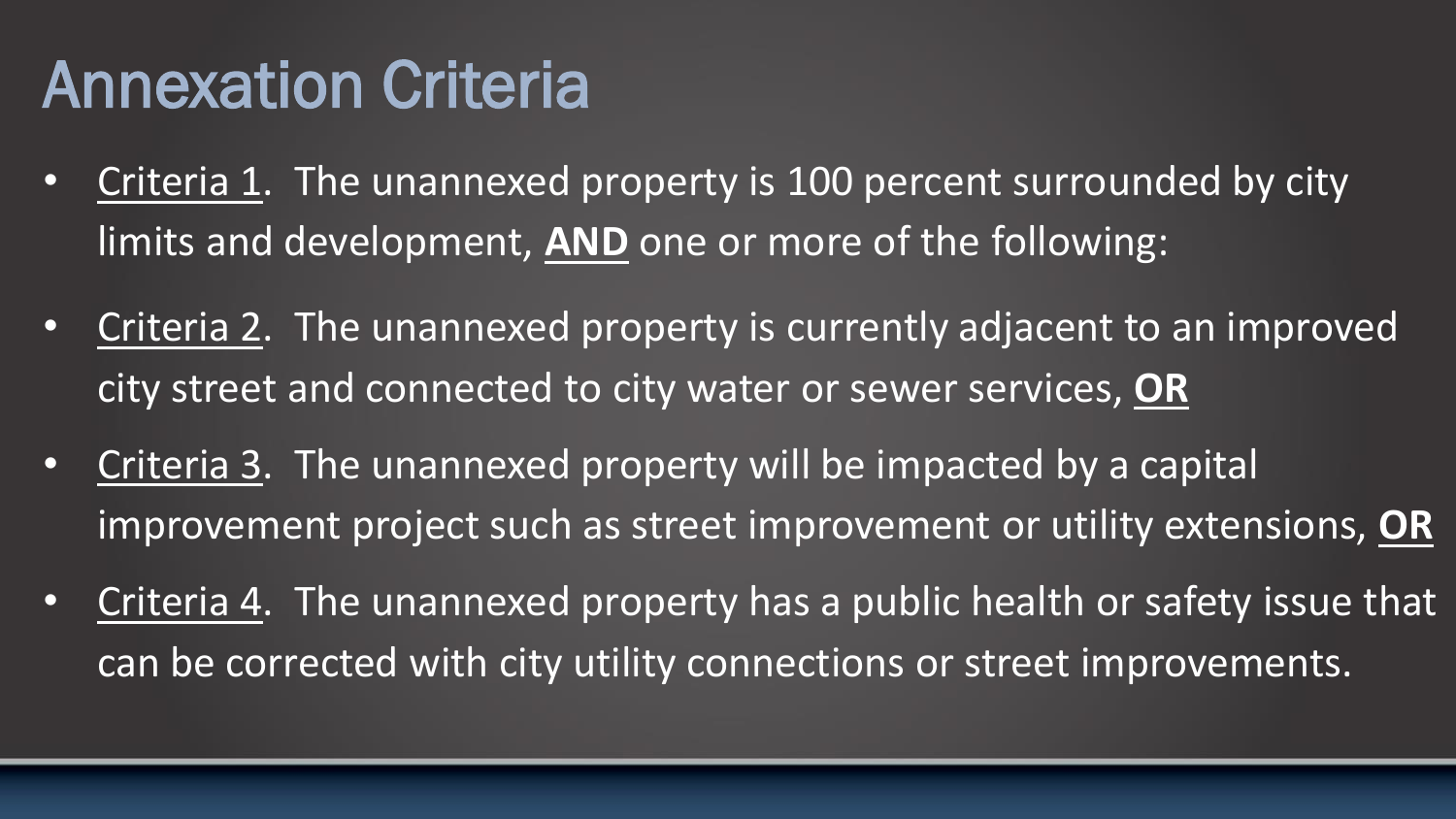# Minimum Requirements – New Development

Water Service Requirements:

- Minimum 8" water line.
- Fire hydrants.

## Sanitary Sewer System Requirements:

• Minimum 8" main line.

## Road Requirements:

• Minimum standards set by Engineering Design Standards based off of type of street, i.e., local, collector, arterial.

### Drainage Requirements:

• Storm water collection system with curb and gutter.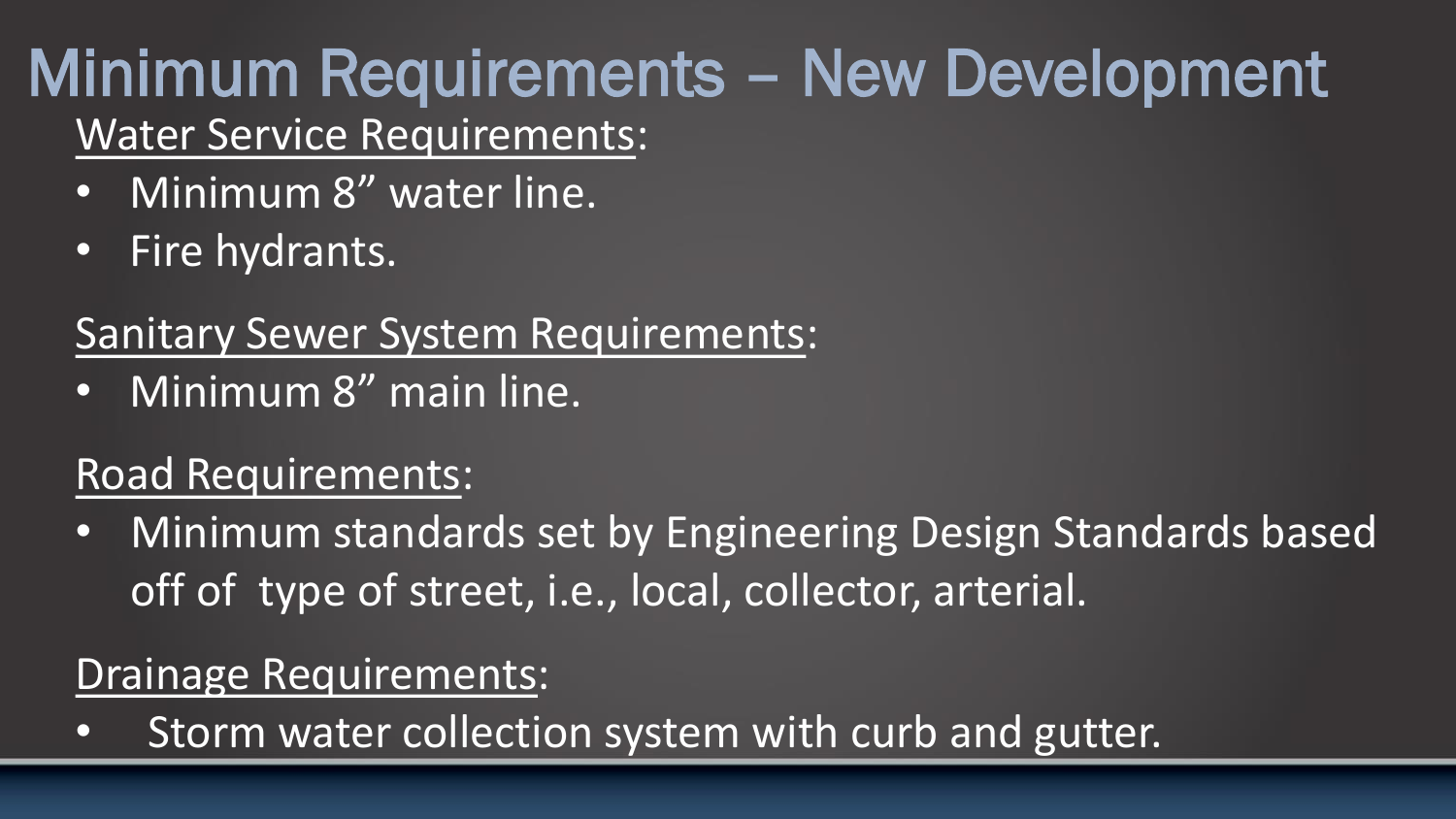# Minimum Requirements – New Development

### Sidewalk Requirements:

- Local street 4 feet wide if not connected to the curb.
- Collector or arterial street 5 feet wide if not connected to the curb
- Arterial street 6 feet wide if connected to the curb.

### Street Light Requirements:

• Aluminum with breakaway base.

#### Sump Pump Collection System Requirements:

Required but the materials are reimbursed by the City.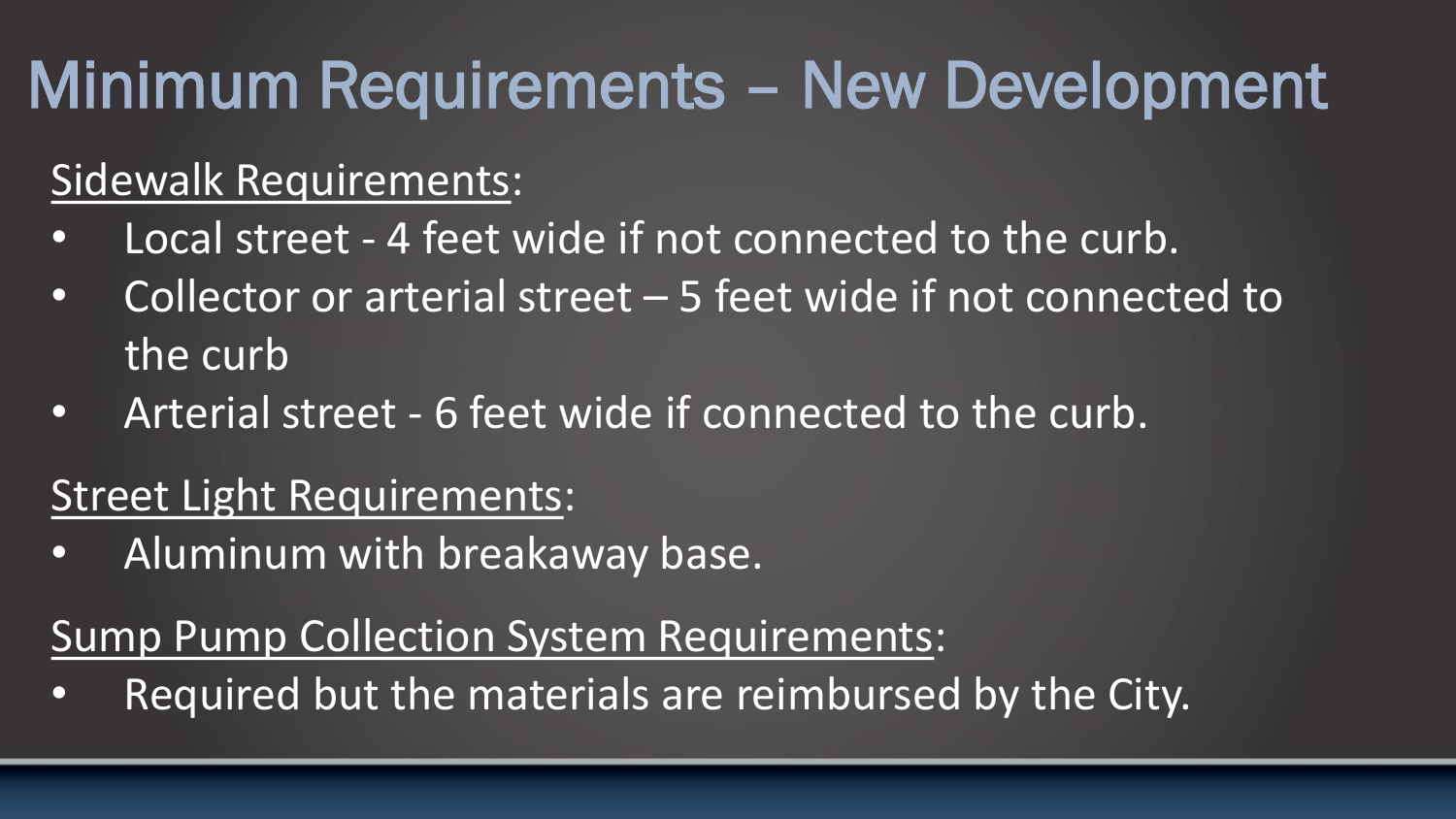# Minimum Requirements – Existing Rural Neighborhood or Individual Property

#### Water Service Requirement:

- Minimum 8" main line to provide adequate fire protection within 5 years of the date of annexation.
- Fire hydrants.
- After service is available and notice is received from the City, connection to the city water service must be made within 2 years or through an agreement (§50.024).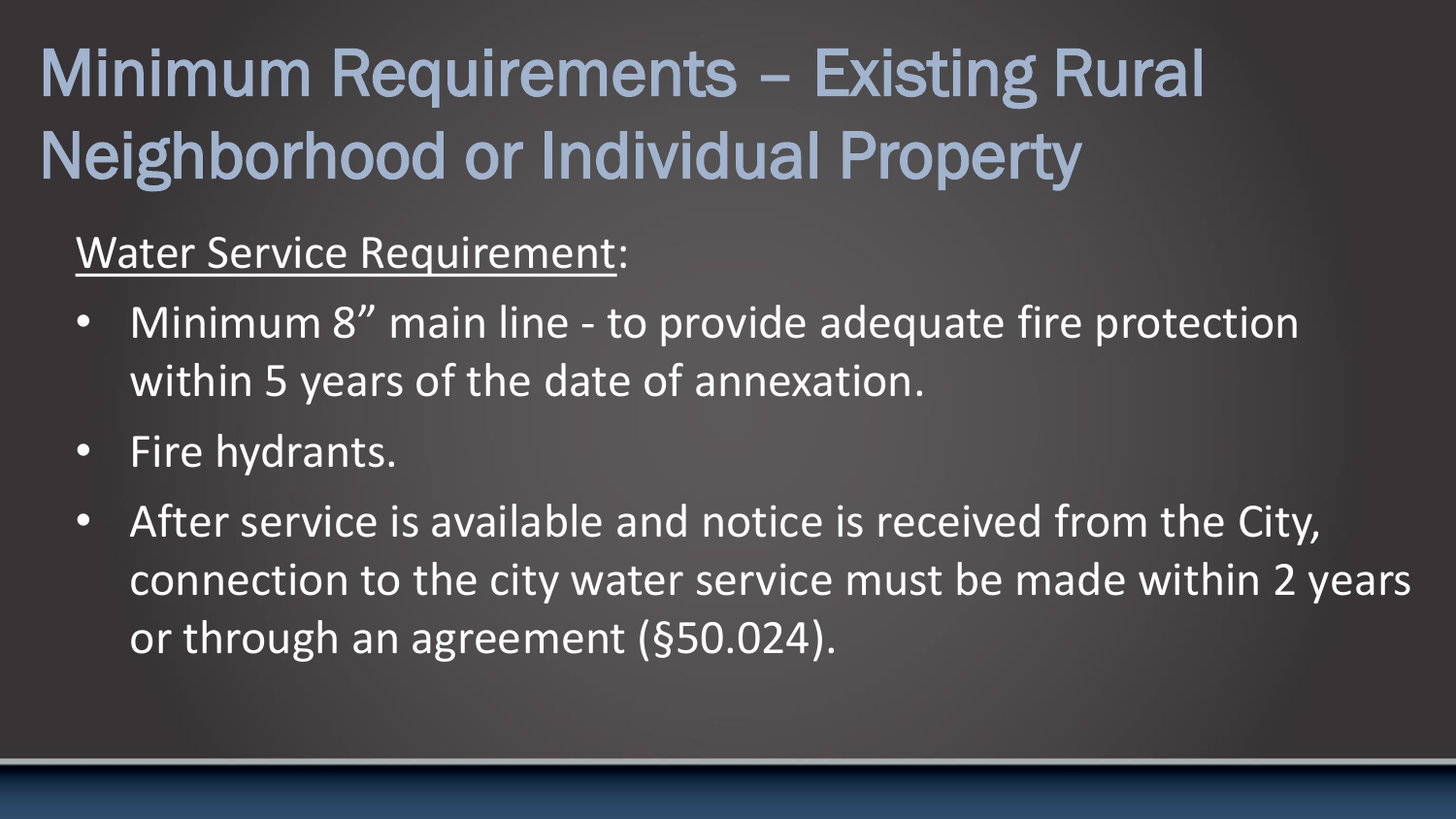# Minimum Requirements – Existing Rural Neighborhood or Individual Property

#### Sanitary Sewer System Requirements:

- A private wastewater disposal system is an option but it must comply with applicable laws.
- After service is available and notice is received from the City, connection to the city sanitary sewer service must be made within 5 years or through an agreement (§53.015(d)).

#### Road Requirements:

- Local/residential roads may be gravel or asphalt, but should be a minimum of 24 feet wide.
- A collector road should be 24 feet wide minimum, two lanes, paved with asphalt.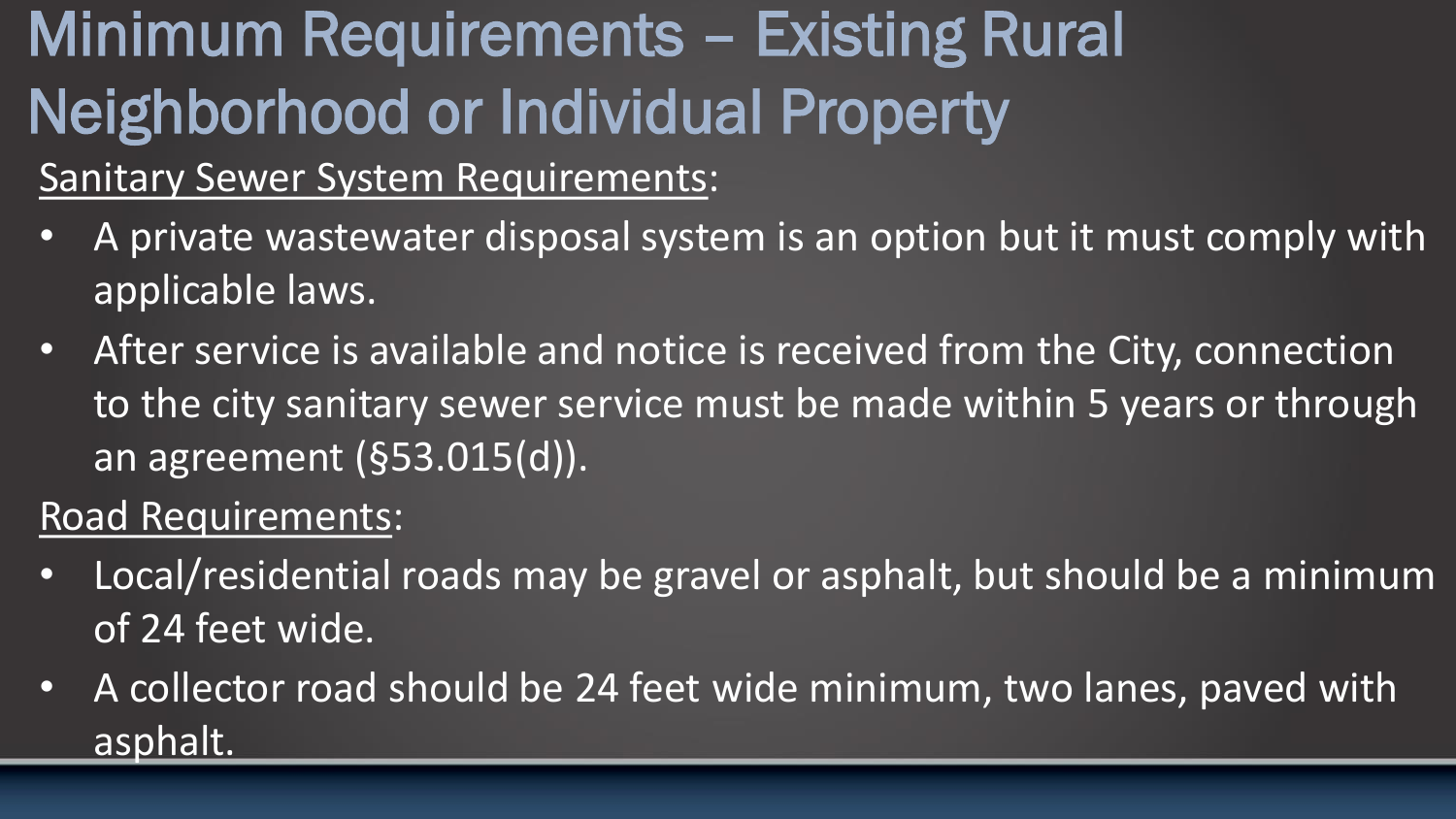Minimum Requirements – Existing Rural Neighborhood or Individual Property Drainage Requirements:

- Depending on environmental conditions (topography, water table, etc.), there are one of two options for the drainage system.
	- 1. Ditches and culverts
	- 2. Storm water collection system

## Sidewalk Requirements:

- Installation is at the discretion of the neighborhood/property owners unless required by ADA.
- If sidewalks are installed, they will need to meet the City's Engineering Design Standards and ADA.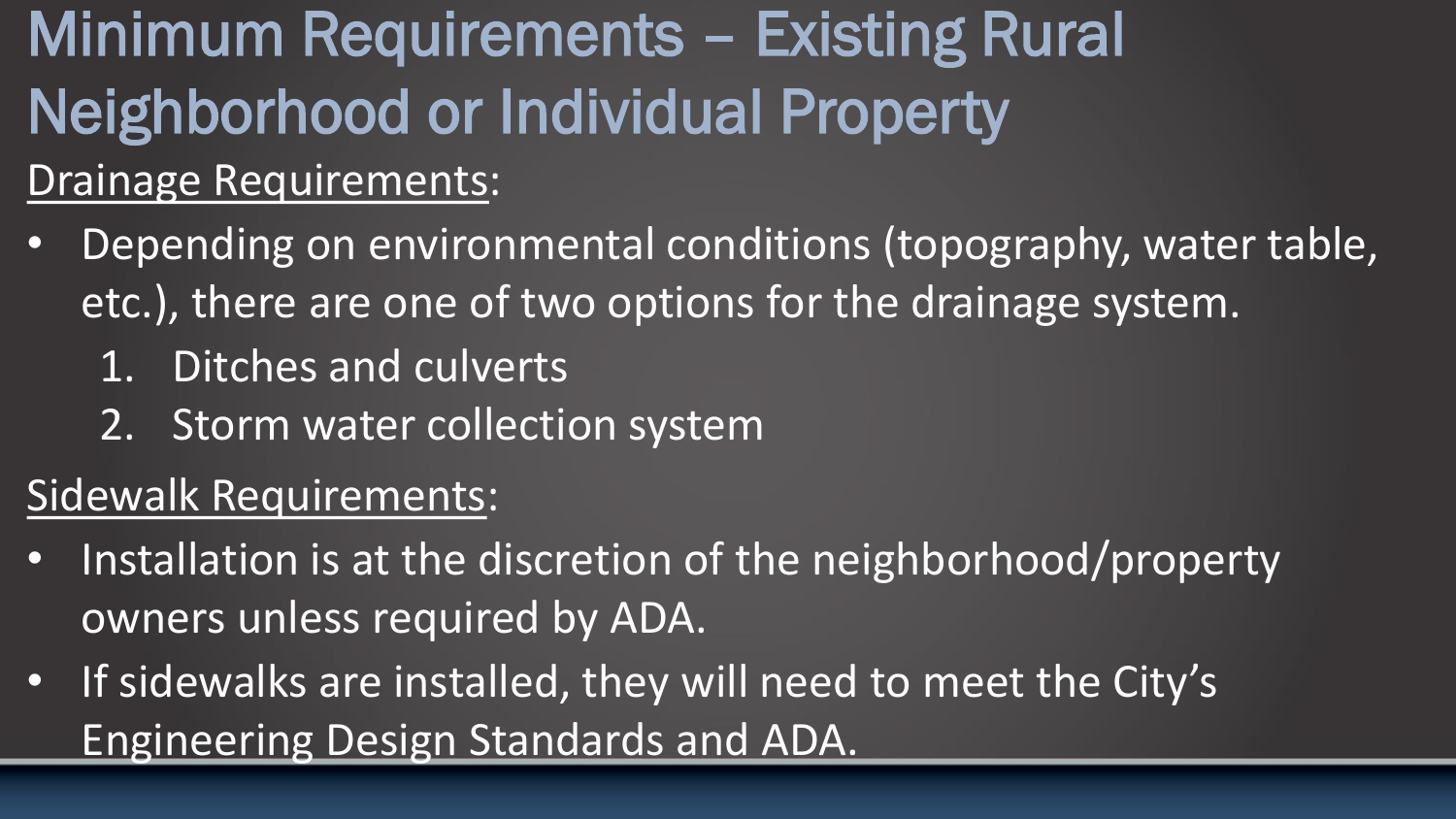# Minimum Requirements – Existing Rural Neighborhood or Individual Property

#### Street Light Requirements:

- Local/residential streets wood pole or an aluminum pole with a breakaway base.
- Collector street aluminum pole with a breakaway base.
- Sump Pump Collection System Requirements:
- None, except if evaluation of sump pump activity by City staff determines a Sump Pump Collection System (SPCS) is beneficial or mitigates sump pump discharge nuisance, a SPCS retrofit may be constructed at no cost to the property owner.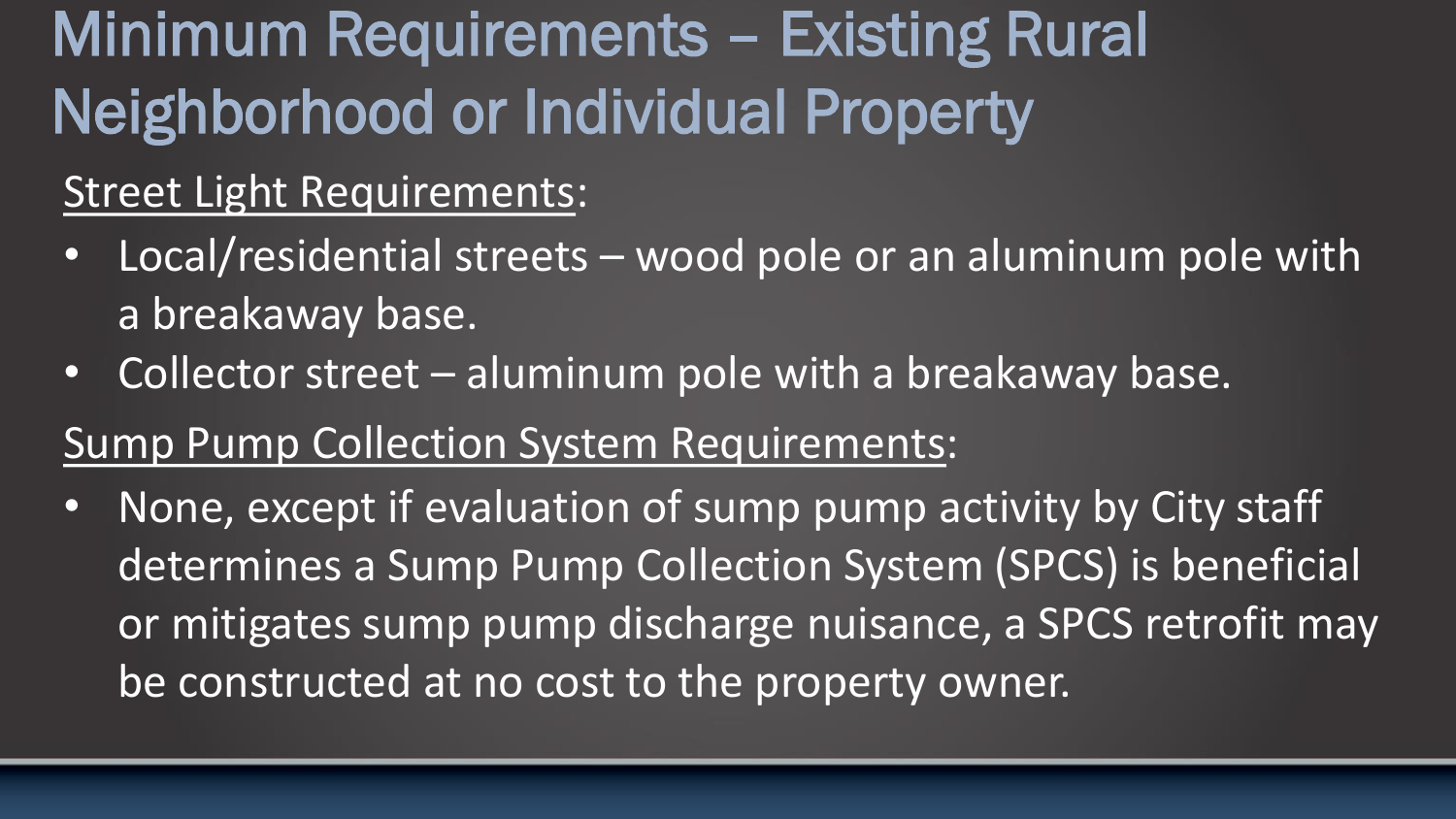# Communication Policy and Process

- CIP Projects Continue to initiate pro-active meetings on future projects and developments.
- Pre-Annexation agreements Develop a process that ensures regular notification of property owners affected by the agreement.
- Notifications of voluntary annexations Notify unannexed property owners when adjacent property intends to annex into the city.